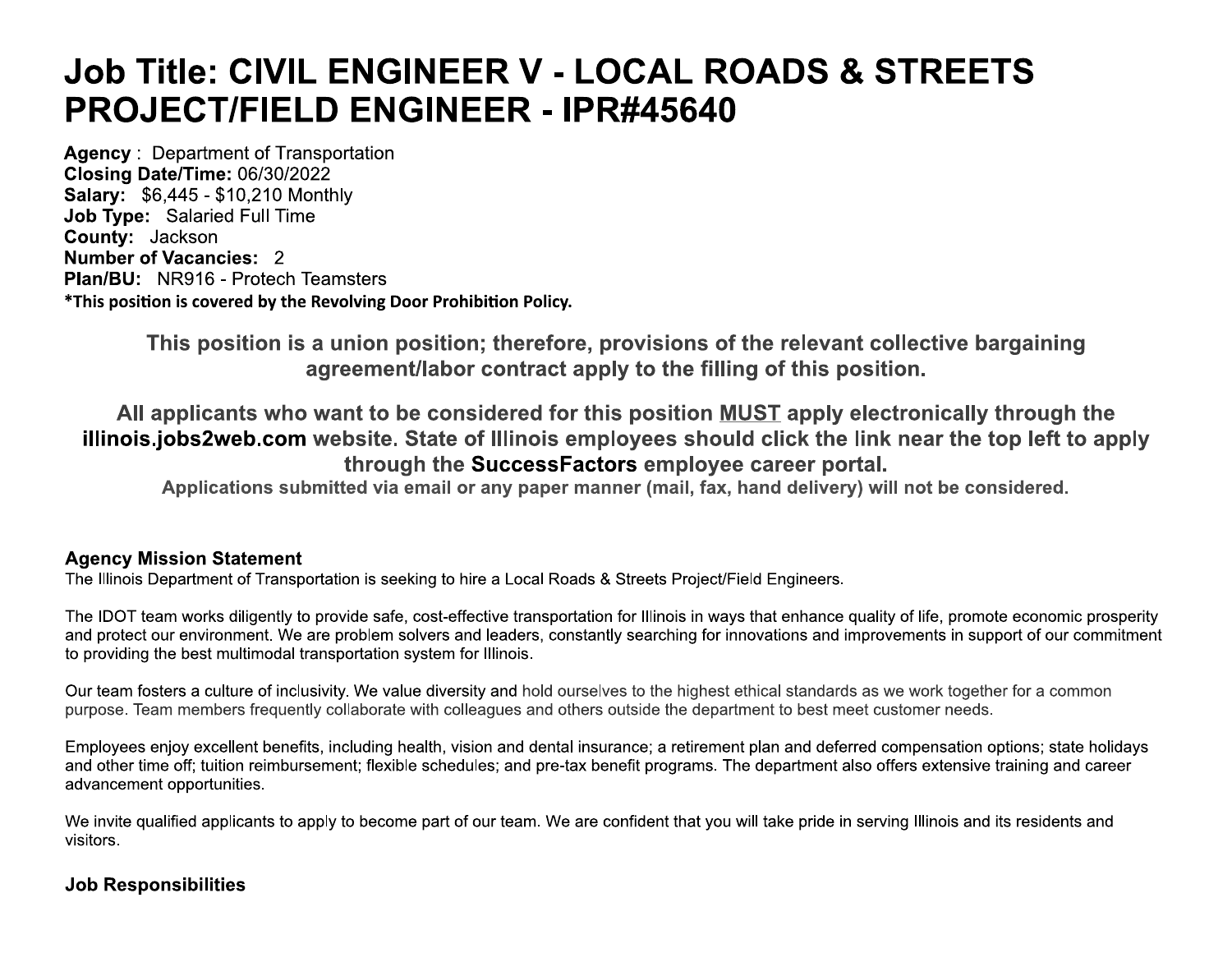This position is accountable for approving local agency proposals for expenditure of Motor Fuel Tax (MFT), Township Bridge Programs, federal and other special funds; for approving final plans, specifications and estimates (PS & E) for these projects; and, for final inspection of completed projects to assure compliance with federal and state statutes and guidelines. Assists local agencies in technical questions concerning proper maintenance and construction of roadways and bridges.

Number of Projects: 100-150 Annually Area Assigned: 3-6 Counties / 25-35 Municipalities / 15-40 Townships/Road Districts. MFT Funds: \$2-4 Million Township Bridge Funds: \$1.5 Million for entire District Federal Funds: \$14 Million for entire District Miscellaneous Funds (EDA, State, ICC): \$2.0 Million for entire District

This position reports to the Local Roads and Streets Engineer. No subordinates report to this position.

This section is responsible for advising and consulting with local governmental agencies in planning and developing both their short- and long-range transportation programs. Technical advice is provided in the development of construction plans and quidance during the construction phase, and final inspection approval for completed MFT and Township Bridge Program (TBP) projects is given. This section provides administrative guidance, Grant Accountability Transparency Act (GATA) review, and engineering expertise to county, road district, and municipal officials in order to assist these local governments in obtaining maximum utilization of the funds allocated to plan, maintain, and construct their networks of roads and streets. Policies, procedures, and laws pertaining to the use of MFT, federal, state, and other funds are interpreted for local agencies. Technical guidance is provided to their engineering staffs and the staffs of consulting engineering firms employed by them. This position is unique in that it establishes a liaison between the central offices of Program Development and Highways Project Implementation, and local governmental agencies within the district. It also has the responsibility to approve Plans, Specifications & Estimates (PS&E) for the department on local projects and act for the Federal Highway Administration (FHA) in approving Federal Aid Plans Specifications & Estimates (FAPS&E).

#### (Job Responsibilities continued)

Typical problems include accomplishing responsibilities with activities and personnel not under the incumbent's direct supervision; motivating local agencies to provide maximum transportation services and keeping technically and professionally qualified in highway functional areas from project inception to project close. When local agencies do not provide acceptable construction supervision, the incumbent must help agencies find and provide adequate personnel to staff the project. The greatest challenge of this position is to get local agency projects initiated and completed in a timely and efficient manner, and in compliance with federal and state quidelines.

This is the primary position which accomplishes the state's responsibilities to administer the local agencies' use of federal, state and MFT transportation funds. In doing this, the position personally authorizes expenditures of funds for projects; coordinates environmental assessments; approves PS&E for construction and maintenance programs; determines design criteria eligibility and funding for projects with local officials; approves engineering agreements, bridge inspection reports and maintenance programs; provides general supervision of construction and maintenance projects including traffic control; assists with required public hearings; supervises all MFT and Township Bridge local lettings; and, approves contracts, material acceptances, authorizations to change contracts, final pay estimates, and final financial reports. Additionally, the position conducts the final inspection of completed projects and periodic maintenance inspections; investigates and resolves complaints and ensures that discrepancies found by the MFT Compliance Reviewer are corrected. Also, the incumbent is the final approval authority on MFT compliance reviews. For Disaster Relief Funds, the incumbent conducts field inspections, prepares estimates, conducts final inspections, and approves final claims. This position is unique in that all responsibilities must be accomplished with agencies outside the control of the department.

# (Job Responsibilities continued)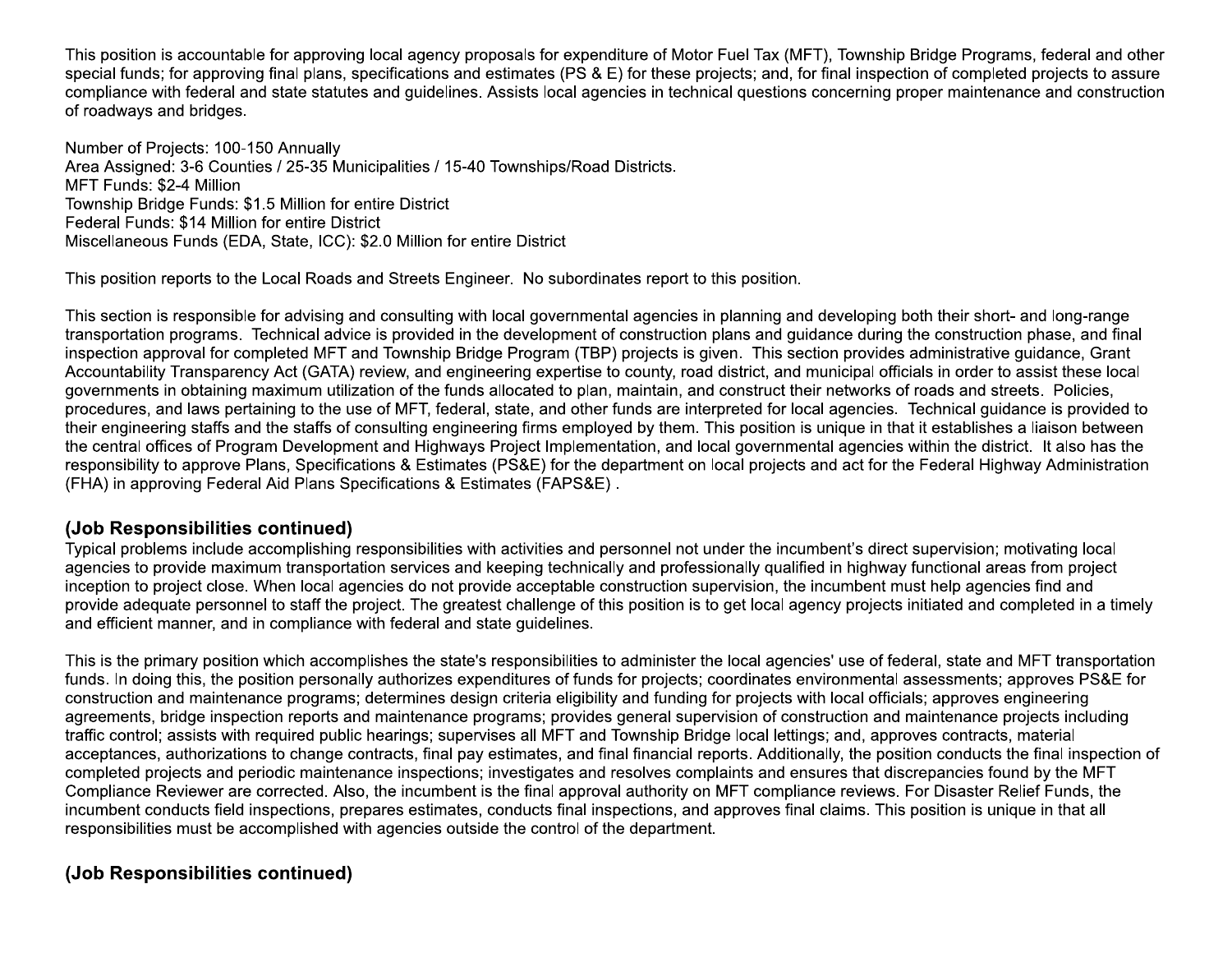The incumbent exercises considerable independent judgment in carrying out duties. S/he operates within the wide parameters of the Bureau of Local Roads and Streets Manual; the Standard Specifications; the Illinois Highway Code; the Manual of Uniform Traffic Control Devices; and, other statutes involving local agencies as they affect transportation projects. This position requires an Illinois Professional Engineer License; a valid driver's license; extensive travel within the District and infrequent travel outside the district to attend meetings/training which could require overnight stays; possible overtime; ability to deal with animals, rodents, insects, snakes, and poisonous plants; climb steep terrain or wade in water to perform outdoor work reviews in a variety of conditions including, but not limited to, inclement weather (hot, cold, wet, windy, muddy, night time), active construction sites, and roadways open to traffic.

Internal contacts are with all district bureaus and the central bureau of Local Roads and Streets. External contacts are with FHWA, the Illinois Commerce Commission, Department of Natural Resources, Department of Agriculture, consulting engineers, utility companies, public officials, and the public. This position requires extensive travel within the district, and infrequent travel outside the district to attend meetings and training, which could require overnight stays and possible overtime.

The effectiveness of this position can be measured by the accomplishment of the local program within the incumbent's area of jurisdiction; by local agency compliance with federal and state guidelines; by his/her ability to maintain harmonious and productive relations with local agencies; and, by the effective use of federal, state and MFT funds by local agencies.

### **Principal Accountabilities**

- 1. Approves local agencies' proposals for expenditure of MFT, TBP, state, federal and other special funds.
- 2. Approves PS&E for local agency construction projects involving MFT, TBP, state, federal and other special funds.
- 3. Serves as primary agent to carryout state transportation responsibilities with local agencies.
- 4. Assures proper control and expenditure of MFT, TBP, state, federal and other special funds.
- Maintains technical and professional competence in highway functional areas from project inception to close. 5.
- 6. Assures local agency compliance with state and federal guidelines.

Performs duties in compliance with departmental safety rules. Performs all duties in a manner conducive to the fair and equitable treatment of all  $7.$ employees.

8. Performs other duties as assigned.

# **Qualifications**

#### **Position Requirements**

- Current registration as a Licensed Professional Engineer in the state of Illinois
- Five years of experience in civil engineering
- Valid driver's license  $\bullet$
- Extensive districtwide travel
- Occasional travel outside district with overnight stays  $\bullet$
- Occasional overtime

• Ability to deal with animals, rodents, insects, snakes, and poisonous plants; climb steep terrain or wade in water to perform outdoor work reviews in a variety of conditions including, but not limited to, inclement weather (hot, cold, wet, windy, muddy, night time), active construction sites, and roadways open to traffic

#### **Position Desirables**

- Strong oral and written communication skills
- Extensive knowledge of the principles and practices of civil engineering
- Extensive knowledge of modern methods and techniques as applied to the design, construction, and maintenance of public works
- Knowledge of plans and specifications
- Ability to promote, establish and maintain harmonious relationships with local agencies and the general public